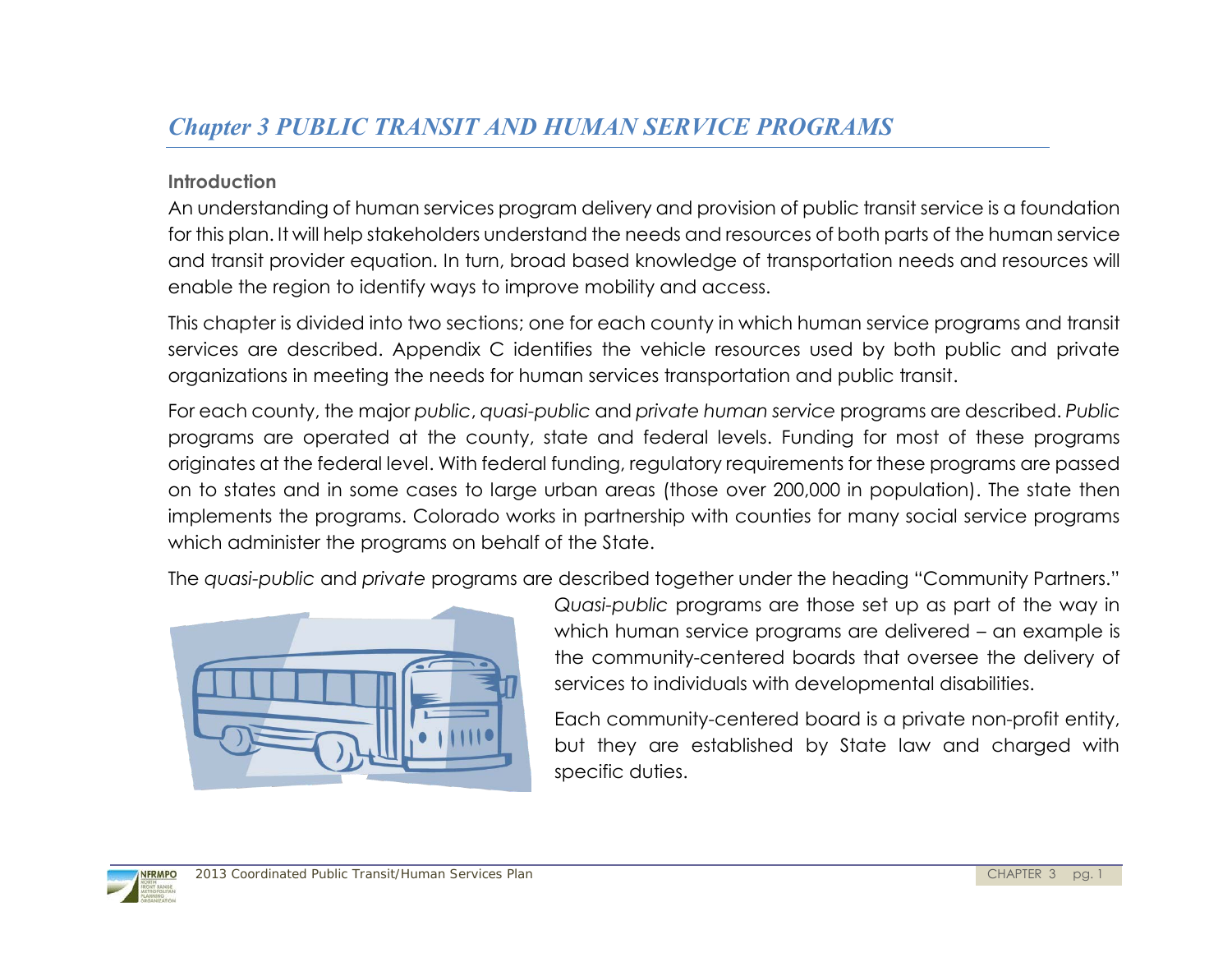A wide range of *private non-profit* organizations form an important part of human services delivery in Colorado, and many receive significant public funding for the services they provide. In addition, many

*private for-profit* organizations deliver needed services, such as medical or nursing home care.

Public transit providers are primarily public agencies which operate transit services at a nominal charge. There are also public transportation providers such as Greyhound that charge a market rate for services, but



these are considered a resource for contracting transportation services rather than an organization that can participate in coordinating the public investment in transit services.

# **Larimer County**

# *Human Services Programs –* **City of Fort Collins.**

The City of Fort Collins is responsible for allocation of two federal transit administration funding programs which serve human service clients. FTA 5307 funding is for transit operations and capital acquisitions as well as the newly consolidated JARC activities which serve low-income employment transportation needs. Fort Collins also administers FTA 5310 which provides funding for projects and activities that enhance mobility for seniors and people with disabilities.

# *Human Services Programs –* **County**

County human service programs are provided through the Human Services Department. Services are provided either directly by department personnel, and/or through collaborations or contracts with other community agencies. Within Human Services, various departments work closely to develop, coordinate and evaluate the total package of human services provided by Larimer County. There are eight primary service areas within the Human Service department:

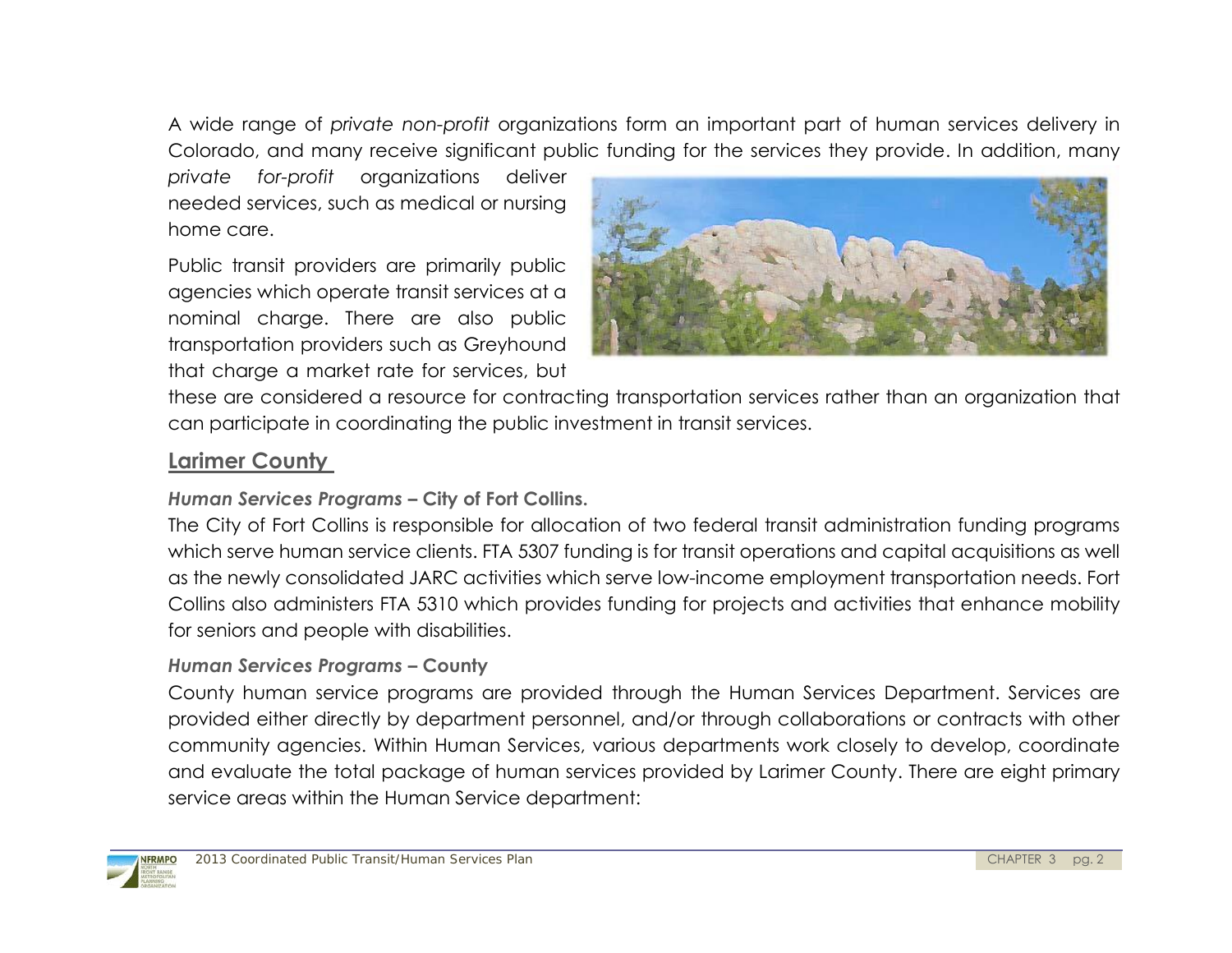- **Office on Aging (OOA)** is the Area Agency on Aging and is within the Larimer County Human Services Department. The OOA provides services to Larimer County residents who are 60 years of age and older with the mission of maintaining health, dignity, independence and quality of life by advocating, planning, coordinating and delivering services and programs with an emphasis on meeting the needs of those who are socially and/or economically disadvantaged.
- **Adult Protective Services** responds to reports of mistreatment or neglect of at-risk adults who are, due
- to age or disability, unable to advocate for themselves. Services include risk assessment, crisis resolution, individual and family counseling, service provider referral, financial management, guardianships, placement and care coordination.
- **Child Support Services** provides financial support to children and custodial parents through TANF (Temporary Assistance for Needy Families). Related services within this department including Child Support Enforcement and Resources for Employers which helps employers with reporting and withholding requirements.



- **Children, Youth and Family Services (CYF)** works with children who are at risk of being abused, have been abused or neglected, are delinquent and/or have violated the law. CYF has a number of specialized programs that provide an integrated approach to serving children and families in Larimer County.
- **Food, Medical & Financial Assistance** provides assistance in obtaining funding from eleven federal funding sources for eligible residents.
- The Human Services Department also has specialized services for **Foster Care, Fraud Investigation and Recovery, and Options for Long Term Care.**

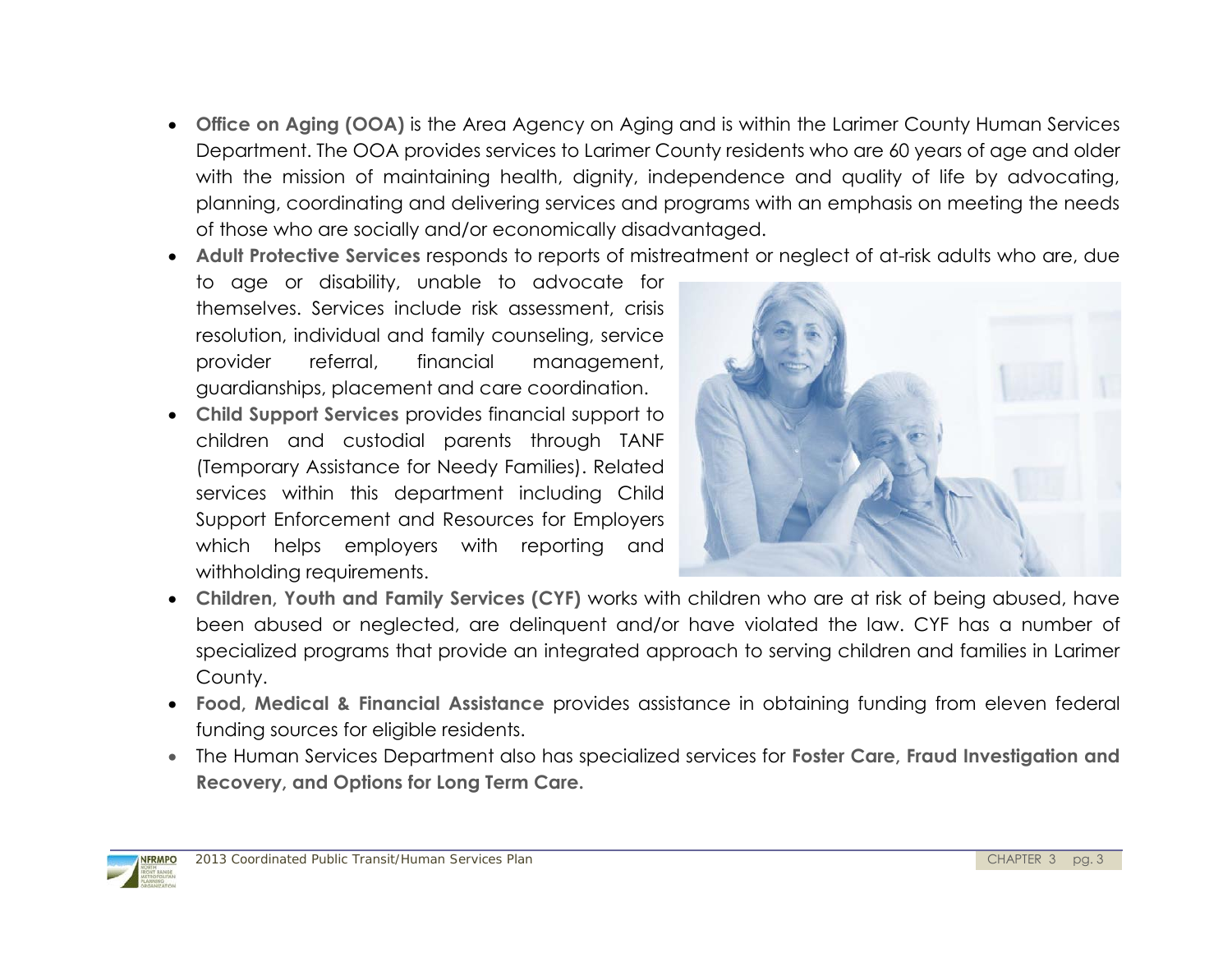# *Human Services Programs –* **State**

Three key departments and their programs are important to the overall provision of human service transportation and public transit services.

- **Health Care Policy and Finance Medicaid Transportation Services** First Transit operates the State's brokerage and is responsible for scheduling non-emergency medical transportation for eligible Larimer County residents. First Transit works with providers in Larimer County to provide the needed services. All providers must meet vehicle requirements and private providers must have a PUC Permit.
- **Department of Vocational Rehabilitation** provides a variety of rehabilitative services to individuals with disabilities. The Vocational Rehabilitation field office works with other agencies in the county to provide training for employment and to work with clients and transportation providers to enable them to access employment.
- **Colorado Department of Transportation – Division of Transit and Rail** is responsible for funding a variety of Federal Transit Administration (FTA) programs for both rural and urban areas. CDOT managed programs include the FTA 5310 program for elderly and disabled individuals and the FTA 5311 program for public transit in non-urbanized areas. FTA 5317 New Freedom program funds available for serving people with disabilities have been consolidated with FTA 5310 funds.

# *Human Services Programs –* **Federal**

Many Federal programs work with State and local governments. Two key programs that *do not* are:

 **Veteran's Administration** Veteran's health services are provided through hospitals in Cheyenne and Denver, and through an out-patient clinic in Fort Collins. Vet Centers and Veteran's Benefit offices are also located in Cheyenne and Denver.

The local Disabled American Veterans (DAV) group in Fort Collins is hosted by the non-profit provider Elderhaus and provides transportation service to Denver and Cheyenne most weekdays for veterans.



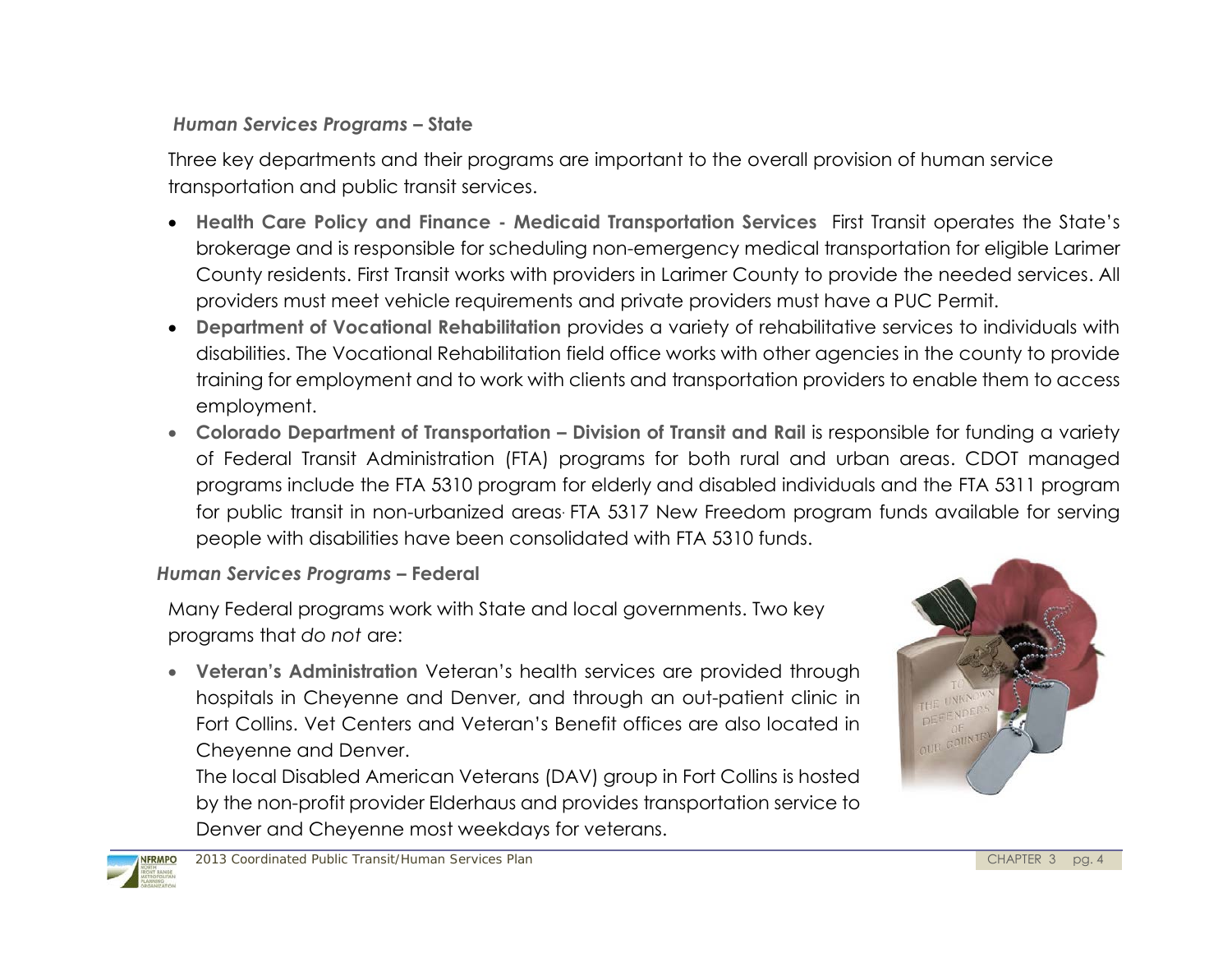**Head Start** promotes school preparation by enhancing the social and cognitive development of children through the provision of educational, health, nutritional, social and other services. There are 23 Head Start programs in Larimer County; 15 in Fort Collins, 6 in Loveland, and one each in Berthoud and Wellington that provide services for eligible children who are 3 to 5 years.

# *Human Services Programs -* **Community Partners**

- **Foothills Gateway** is a non-profit 501(c)(3)corporation, that provides a broad range of services to Larimer County individuals with developmental disabilities. Their services are funded through Federal Medicaid funds, state matching funds and a mill levy passed by Larimer County voters.
- Established in 1972 to provide a communitybased alternative to institutional care, Foothills Gateway has been designated by the State of Colorado as the community centered board, or single entry point, for these services in Larimer County. Utilizing 51 vehicles, Foothills Gateway provides transportation throughout Larimer County for program individuals who are adults with developmental disabilities qualifying for comprehensive services (24 hour) or for support services.

Peak hours for transporting are 6:30 a.m. 6:30 p.m. Monday through Friday, with



approximately 1,000 trips per week provided for individuals 18 years and older between their home/program and or work settings. In addition, individuals who work on weekends may use a taxi or Dial-A-Ride for transportation. The majority (95%) of Foothills Gateway clients live within Fort Collins and Loveland.

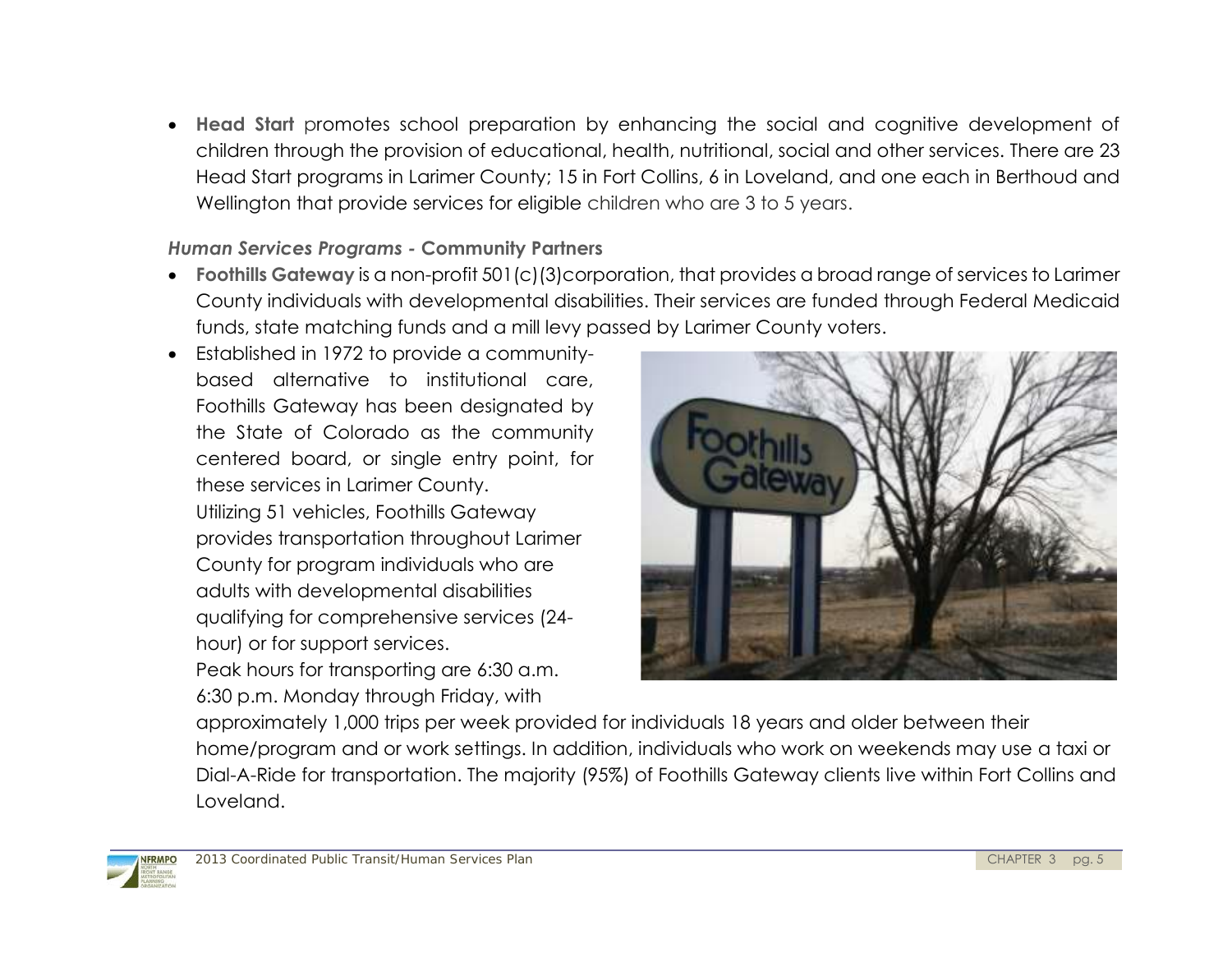- **Disabled Resource Center** is a center for independent living committed to hiring qualified disabled people to fill staffing positions. Services emphasize three major areas of impact: advocacy, awareness and access as it relates to disabled people leading dignified, productive lives that maximize their independence and equal participation in society. Services include: peer counseling, information and referral, advocacy, case management, elderly blind support group, high school job skills training, employment assistance, equipment loans, housing assistance, financial help, Braille instruction and transportation assistance.
- **Elderhaus** provides therapeutic programs for individuals 18 years of age and over with special needs in Larimer County. Mindset Creative Community Resources in south Fort Collins providing services to higher energy levels individuals and Elderhaus in north Fort Collins provides services for those diagnosed with Alzheimer and other dementias. Programs focused on challenges related to Traumatic Brain Injury are



available at both locations.

Elderhaus has six wheelchair accessible vehicles and provides approximately 10,000 transportation trips per year.

Elderhaus also serves as a host agency for the Larimer County Disabled American Veterans (DAV) which provides transportation for veterans to medical services in Cheyenne Wyoming and Denver. A Veteran's Benefits Helper also assists military persons in Larimer County to complete an application for benefits to the Veteran Administration free of charge.

 **Center for Community Partnerships (CCP)** are the direct service and outreach arm of the Department of Occupational Therapy at Colorado State University. It is a fee-for-service program that provides comprehensive and individualized services for youth and adults with disabilities and/or challenges as they pursue employment, educational, independent living, recreational and community access goals.

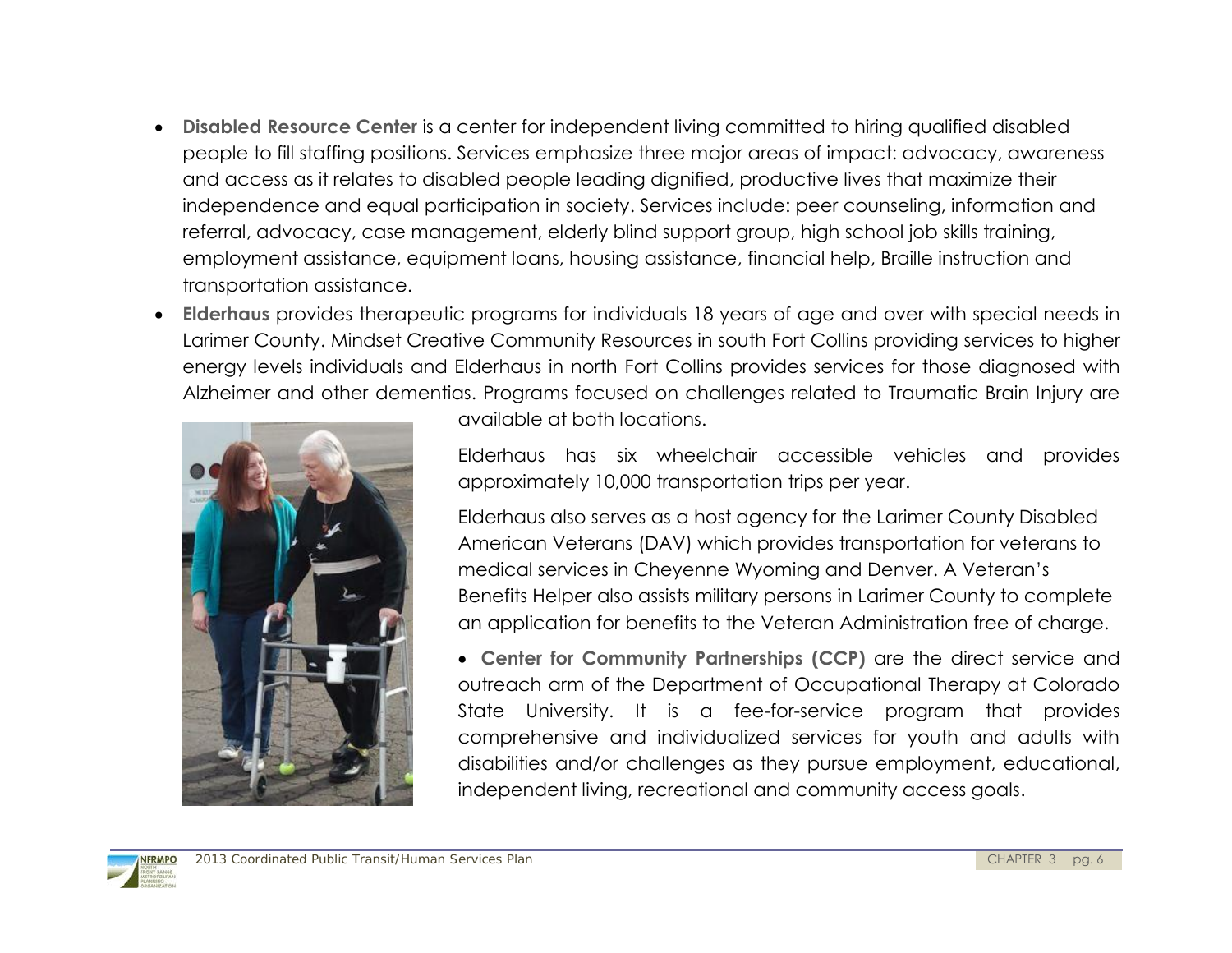While based at CSU, the program provides services in many areas of Colorado and has programs with a variety of educational institutions from K-12 to college. Colorado individuals may be referred to CCP for services via the Colorado Division of Vocational Rehabilitation, the Colorado Division for Developmental Disabilities (Foothills Gateway, Inc.), the Colorado Workforce Center, private insurance, grants and school systems, as well as through self-referral/self-pay.

 **Larimer County Criminal Justice Services, Community Corrections Department** program works to reintegrate felony offenders into the local community. Community Corrections provides services in residential and non-residential settings to offenders such as individual and group counseling, life skills training, financial planning and management, and crisis intervention.

They assist individuals with mental health needs through the AIIM program (Alternatives to Incarceration for Individuals with Mental Health Needs) and Mental Health Intervention for Pre-Trial Services and also operates transportation services for its clients.

Alternative Sentencing Department: The primary function of the Alternative Sentencing Department is to provide programs that allow low-level, mostly misdemeanor, offenders to serve court ordered county jail

sentences yet remain productive members of the community. The Alternative Sentencing department is comprised of six programs: Pretrial Services, Community Service, Workenders, Midweeks, Work Release, and Electronic Home Detention.

 **Columbine Health Systems** provides a range of senior services including assisted and independent living facilities, home care and nursing services. Columbine has a fleet of 35 vehicles and provides transportation for their clients to destinations in Fort Collins and Loveland. Columbine recently partnered with the University of Colorado Health to provide weekday shuttle service between four primary health centers in Northern Colorado. The shuttle service is a circulator route called Connecting Health that provides rides to all ambulatory individuals regardless of purpose of trip. There is no charge to riders.



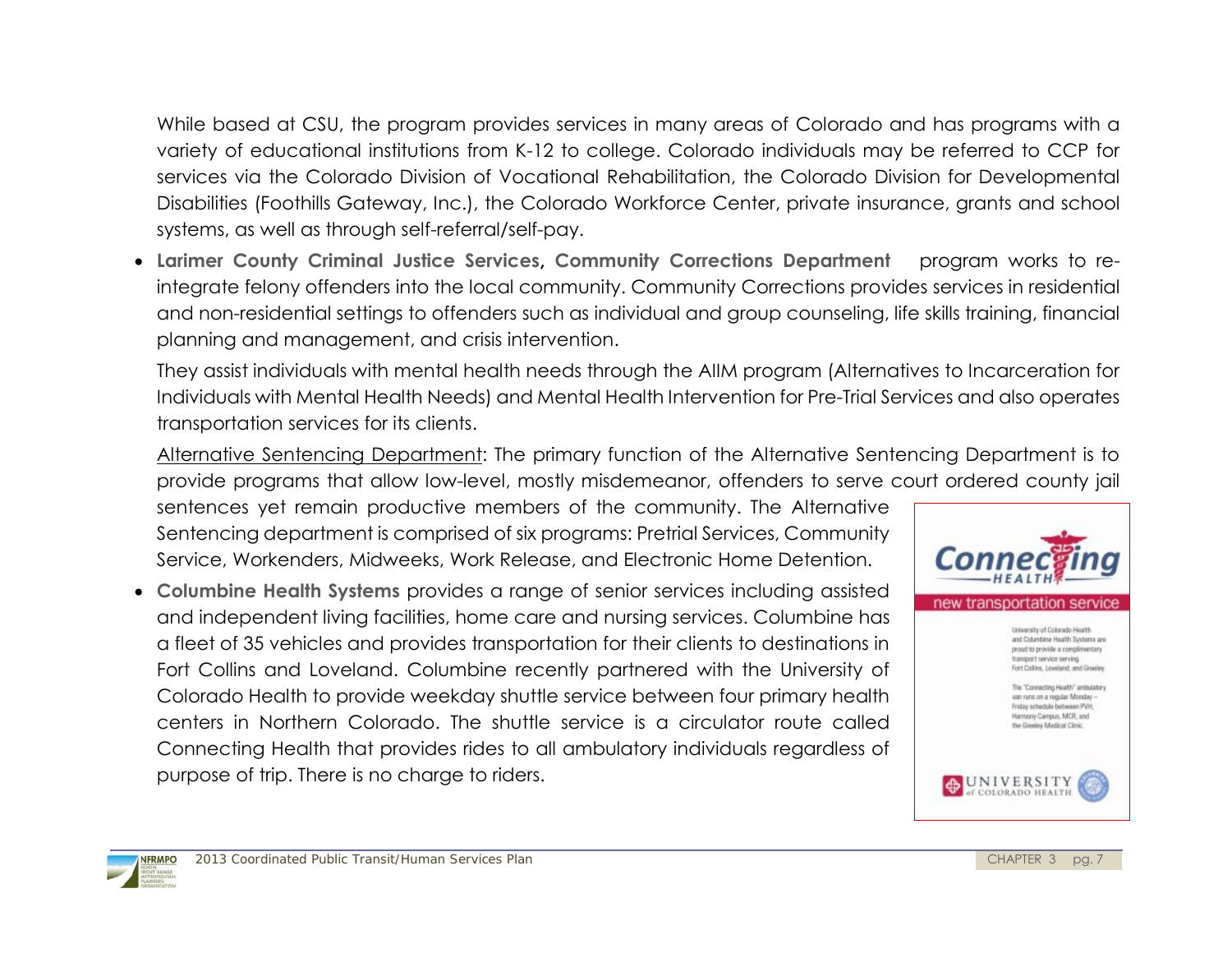- **University of Colorado Health** is a **network** of hospitals and healthcare providers in Northern Colorado that recently became a transportation provider through its partnership service with Columbine Health Services (described above).
- **Touchstone Health Partners** provides community behavioral health resources for those living with mental health and addictive disorders at 22 facilities in Larimer County including Fort Collins, Loveland and Estes Park. Touchstone serves more than 7,000 people annually including individuals and families representing all ages from children to seniors.
- Touchstone client services include the Namaqua Center for Children providing care for children in need of behavioral and emotional supports: the Spirit Crossing Clubhouse, a vocational support program assisting adults pursuing personal, recovery and wellness goals; and a Peer Specialist program which trains and empowers those with a mental illness. The Sister Mary Alice Murphy Center for Hope, a touchstone partner, provides resources for homeless individuals or those at risk of becoming homeless. Touchstone also offers addiction treatment services for individuals and families.
- The **Salud** system provides a full spectrum of primary medical and dental care, including obstetrics and outpatient care in north-central and northeast Colorado. Based in Fort Lupton, the Salud program has a medical clinic located in Fort Collins.
- **Sunrise Community** Health **Center** has a clinic in Loveland and offers comprehensive and preventative adult and pediatric medical services, dental care, and pharmacy as well as on-site lab and x-ray services. Sunrise accepts all patients, including clients who are Medicaid and Medicare enrolled, un-insured, and fully insured, and offers clients who are at or below 200% of the federal poverty level a sliding fee scale. In the fall of 2013, the Loveland clinic will be expanding to its new location at 302 3rd St SE, Loveland.



 **United** Way sponsors projects including food services, shelter and housing, medical, employment, family and youth programs, and aid for the elderly and disabled. The United Way supports transportation services through their financial support of Human Service agencies that are transportation providers. They also distribute free bus passes from their respective public transit providers to individual agencies for their clients in both Larimer and Weld County.

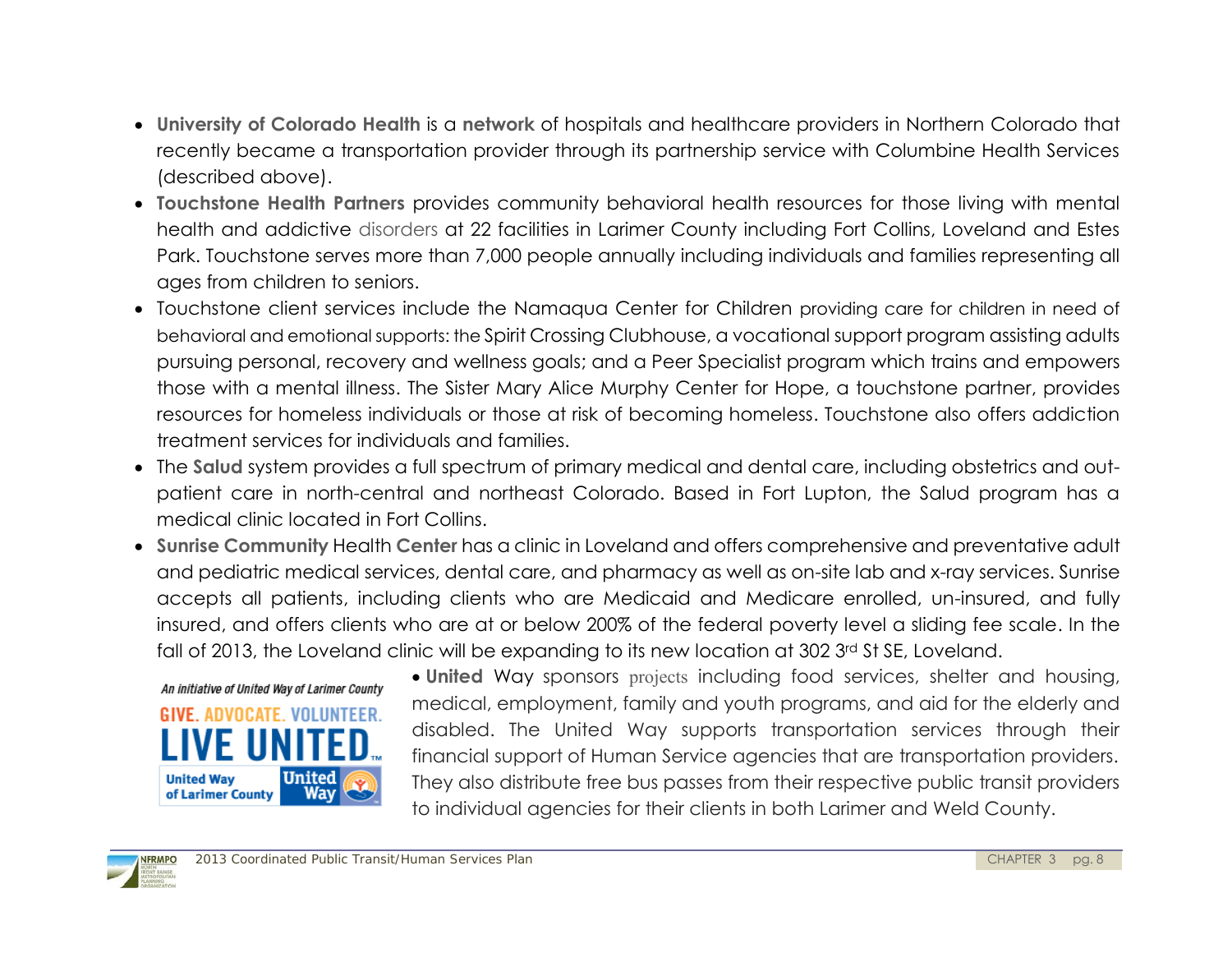#### *Larimer County Transit Providers*

**Transfort/Dial-A-Ride**

The City of Fort Collins, through Transfort, operates fixed-route and paratransit services in Fort Collins and a regional commuter route between Fort Collins and Longmont. On its fixed-route system, Transfort carries over two million one-way passengers annually, with a strong emphasis on providing transit services to Colorado State University students and local youth.

The fixed-route services are available primarily on major arterial streets throughout the city where trip origins and destinations are most concentrated. There are two existing transit centers – the Downtown Transit



Center located in downtown Fort Collins and the CSU Transit Center located in the Lory



Student Center on CSU's main campus. A South Transit Center is currently under construction near College Avenue and Harmony Road with plans to be complete and operational in 2014.

The paratransit service is branded as Dial-A-Ride (DAR). Individuals

who are unable to use fixed-route services due to a disability may use DAR for door-to-door transportation services.

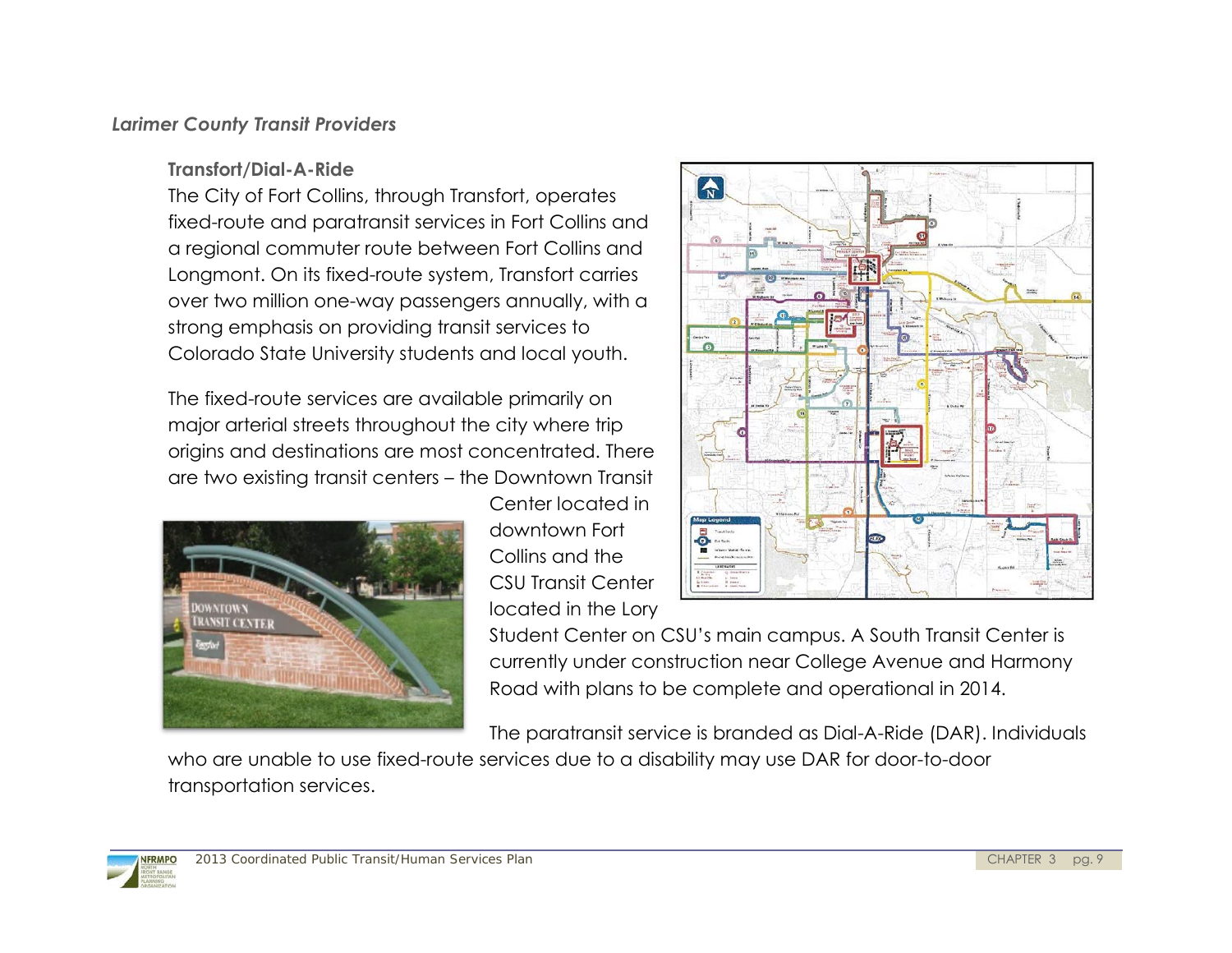# **FLEX**

Provides regional bus service and is the only regional bus route in Northern Colorado. It serves stops in Fort Collins, Loveland, Berthoud, and Longmont. FLEX provides a direct connection to the Denver Metro area by linking with the Denver area's Regional Transportation District (RTD) service in Longmont.

#### **MAX**

In 2014, Transfort will begin operating the region's first Bus Rapid Transit (BRT) service, which is branded as MAX. BRT is characterized as combining the flexibility of buses with the efficiency of rail. Some highlights of MAX are:

- 10 minute frequencies
- Extended service hours between 5 a.m. and midnight
- Real-time bus arrival information
- A bus-only guideway along segments of the route
- Pre-paid fare collection
- Enhanced stations



MAX will operate on the Mason Corridor between the Downtown Transit Center and the South Transit Center connecting many major activity centers throughout the city. The MAX guideway is currently under construction with service scheduled to begin in mid-2014.



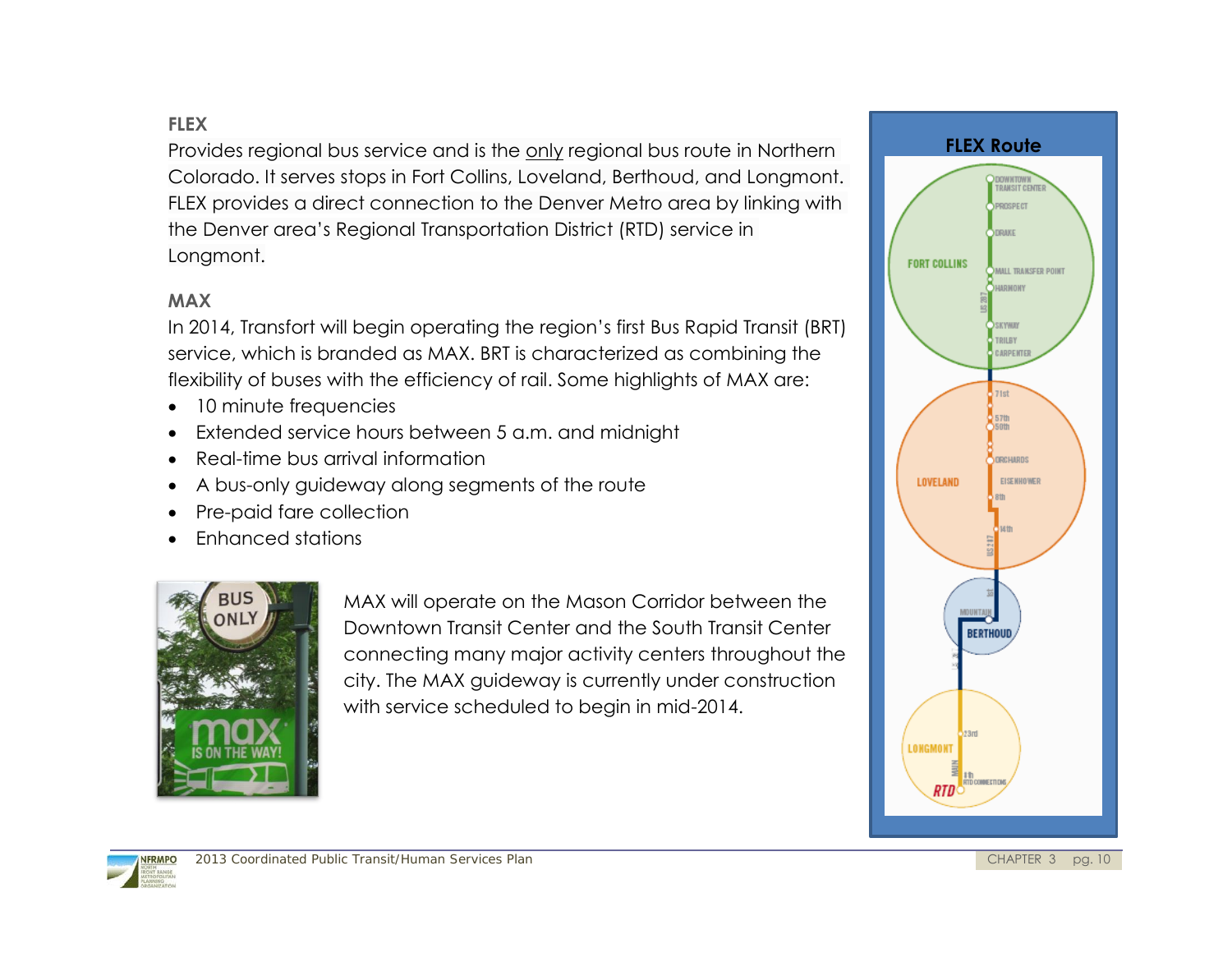# **Senior Alternatives in Transportation (SAINT)**

SAINT is a non-profit, volunteer driver program that operates on weekdays. This program has 575 individual clients and provides over 25,000 rides per year to ambulatory clients. Most rides are for medical purposes followed by recreation/entertainment and beauty/barber shop visits.

The majority of riders are disabled and over 60 years of age. Peak operating hours are in the middle of the day, and many of these trips involve taking passengers to dialysis treatment and local community senior centers. SAINT provides service within the cities of Fort Collins and Loveland.



# **City of Loveland Transit (COLT)**

COLT services include both fixed-route and paratransit services. Three fixed-routes, illustrated in Figure 3-3, operate Monday through Saturday and carry an average of 150,000 passengers annually.

Two paratransit vehicles also operate Monday through Saturday. The system serves the urban growth area, but most clients live within city limits. Approximately 10,000 paratransit trips are provided annually with medical appointments, including dialysis, being an important component of the

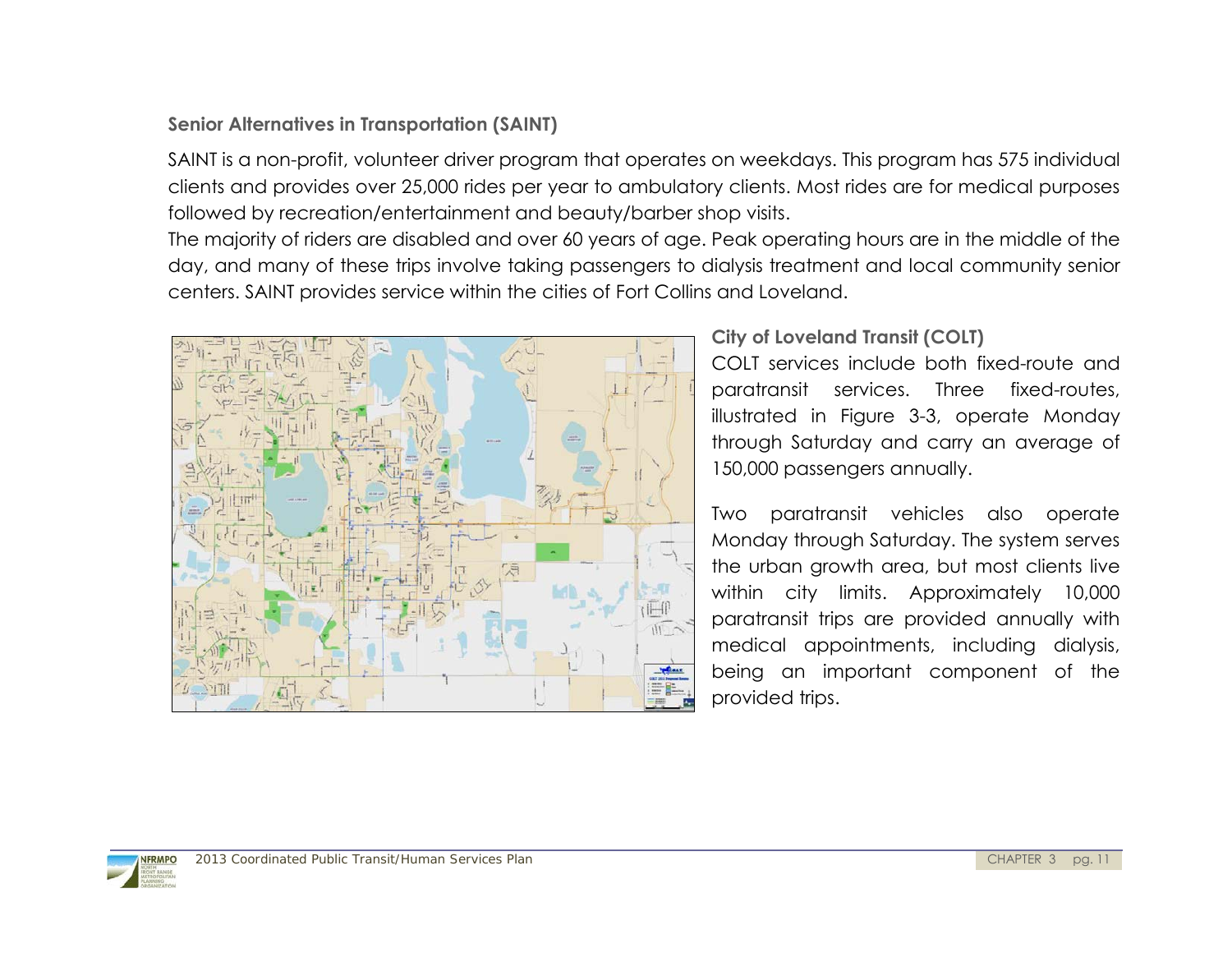# **Berthoud Area Transportation Services (BATS)**

The BATS system was started by the Berthoud Senior Center in 1991 and developed into a demandresponse system serving the Town of Berthoud and residents in the Berthoud Fire Protection District. Recently the Town of Berthoud, which had been providing a significant amount of funding, took over operation of the service. It is a client- based transportation system.

BATS provided 9,739 trips in 2012, and is operated exclusively with town funding. Of those trips, approximately 2,608 are for senior riders and 1,662 for people with disabilities.

In 2013, due to funding constraints BATS changed their service plan and discontinued transit service to areas outside the Town of Berthoud except four times a week to Loveland and once a week to Longmont. Daily service connects FLEX and Berthoud residents can travel on fixed-route service to points north ending in Fort Collins and south ending in Denver.

# **Estes Park**

**Via Mobility Services** (formerly Special Transit) is a Boulder- based private, non-profit organization that offers paratransit service for older adults and people with disabilities of all ages. Low-income individuals may use some of these programs, and Estes Park, residents needing transportation can arrange a ride for a small fare. Reduced-fare and no-fare options are also available.

# **Estes Park Shuttles**

Residents and visitors to Estes Park can board a shuttle or trolley at any of the 59 stops, Park and Rides or at the Visitor Center. There are five routes that cover the town and valley which connect to Rocky Mountain National Park. There is no charge to ride to use this seasonal service which runs yearly from June to mid-September.

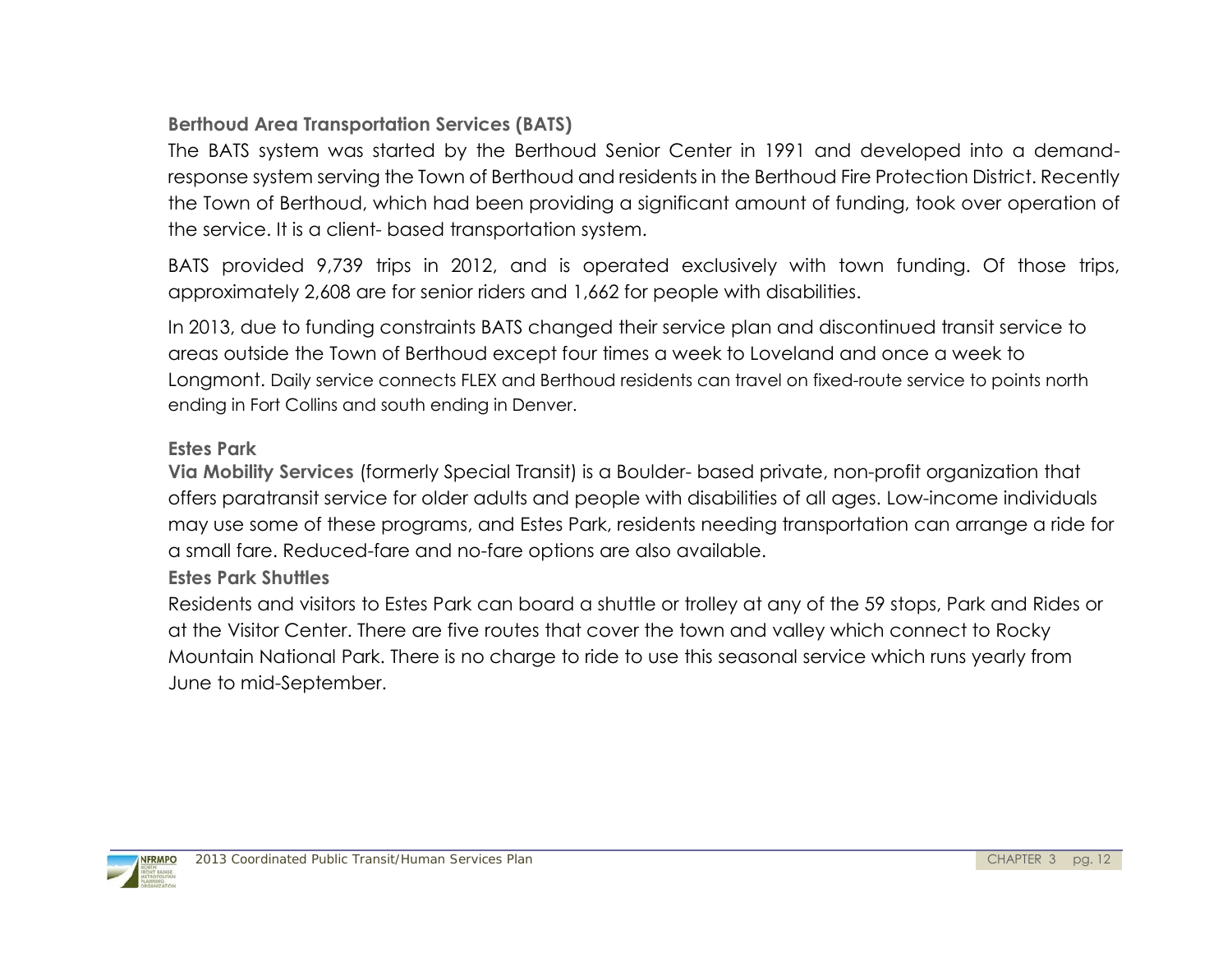# **Weld County**

## **County**

In 2008, the Weld County Departments of Human and Social services merged to create the Weld County Department of Human Services with the vision of creating a culture that empowers people to improve their quality of life. Human Services programs are administered under the supervision of the State and the Board of Weld County Commissioners. The main areas of program support include:

#### **Social Services**

- **Adult Protection:** Provide protective services to adults, age 18 and over, who are being exploited, abused, neglected, or are incompetent and need supervision. The services are available to atrisk adults and to individuals who are unable to perform or obtain services necessary for health, safety or welfare.
- **Child Support Enforcement:** Provides help in locating parents, establish paternity, establishing a child support order and enforcing child support obligations.
- **Child Welfare Services:** Has the mission "To be a comprehensive, family-focused, and community-based system that promotes the safety, permanency and well-being for children, youth and their families in Weld County through efficient interventions and service delivery." Specific services revolve around Child Welfare, Child Protection, the Multidisciplinary Youth Assessment Team (MYAT), the Parenting Education Center, the Youth in Conflict (YIC), and providing a confidential resource for reporting abuse and neglect.



 **Foster Care/Adoption:** Provides support services to families that offer abused and neglected children a safe home.

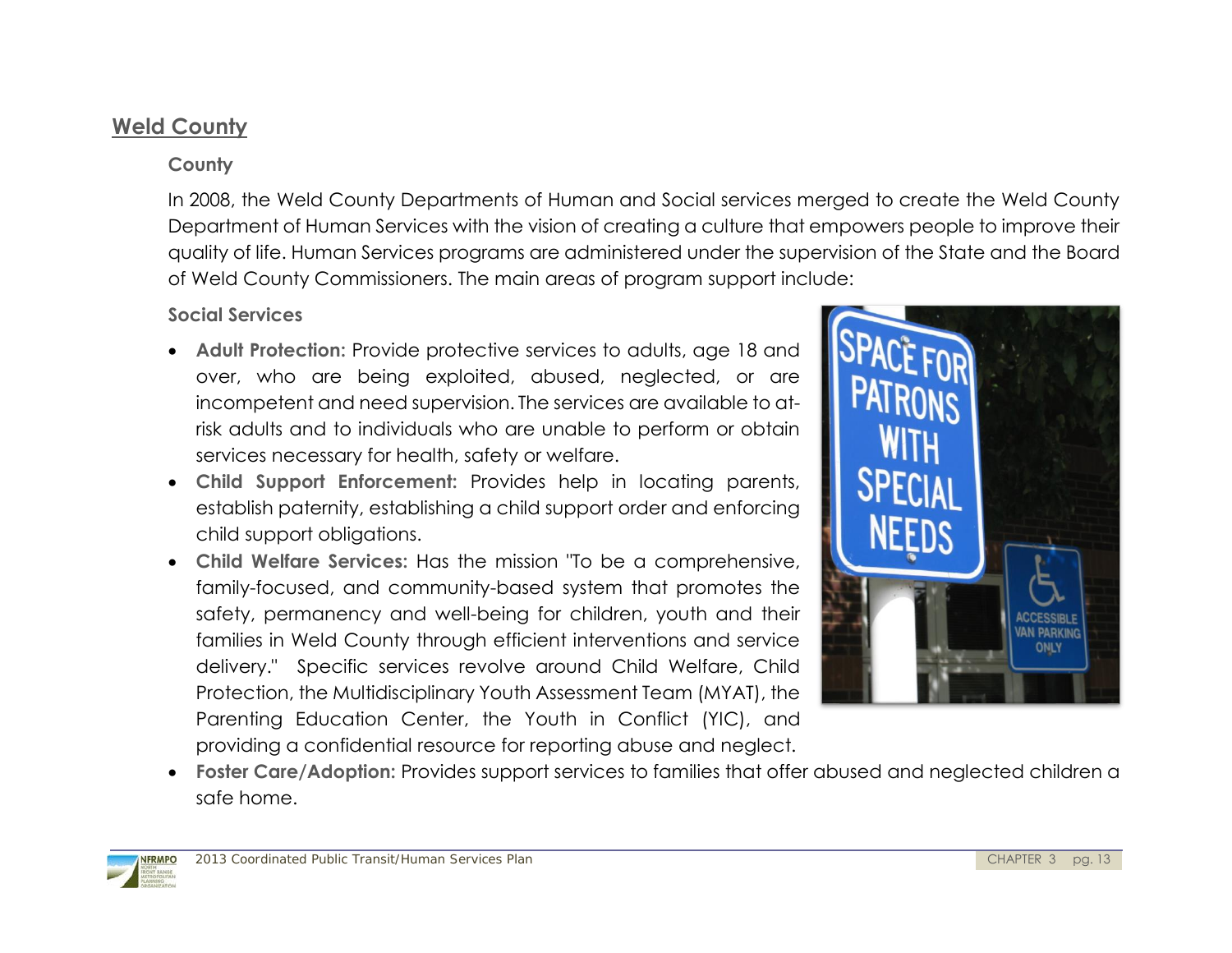**Employment Services of Weld County:** Is a comprehensive workforce center which connects resources for employment, education and training services at the local, state and national level. Self-service resources promote personal and career development, furnish access to Internet tools for employment and training opportunities, and provide information about local and regional employers and labor markets.

The employment services department offer workshops and career development tools for job seekers, business services to employers, unemployment insurance benefits and youth services including services to help with completing high school or a GED program.

Veteran's employment services are also offered. Public Law 107-288, section 2(a) of the Act 38 U.S.C. 4215 (a) creates a priority of service for veterans (and eligible spouses) "who otherwise meet the eligibility requirements for participation" in Department of Labor (DOL) training programs and services. Weld County has a Veteran's Service Officer which connects Veterans to multiple services in Weld County.

- **Financial, Food, and Medical Services:** Provides assistance in the form of financial and medical programs to help individuals and families in Weld County that qualify. Program areas include Child Care, Elderly or Disabled Adult Financial and Medical programs, Energy Assistance, Family Financial Services, Family and Children's medical programs, and Food Assistance.
- **Area Agency on Aging (AAA):** Supports services for seniors either through contracts with community agencies or by providing the service directly. The Weld County AAA is a **[HelpSource](https://www.co.weld.co.us/assets/15415b88C54AD497adA9.pdf)** for seniors and may be contacted for a wide range of information and referral questions.
- **Family Educational Network of Weld County:** Provides comprehensive services for children ages 3-5 years old in the areas of early childhood education, health, mental health, and family and community partnerships. Head Start has a federally funded enrollment of approximately 500 children. A total of 16 programs operate in Weld County including; 6 in Greeley, 2 in Evans, 2 in Frederick, 2 in Hudson, and one each in Fort Lupton, Gilcrest, Milliken and Platteville.

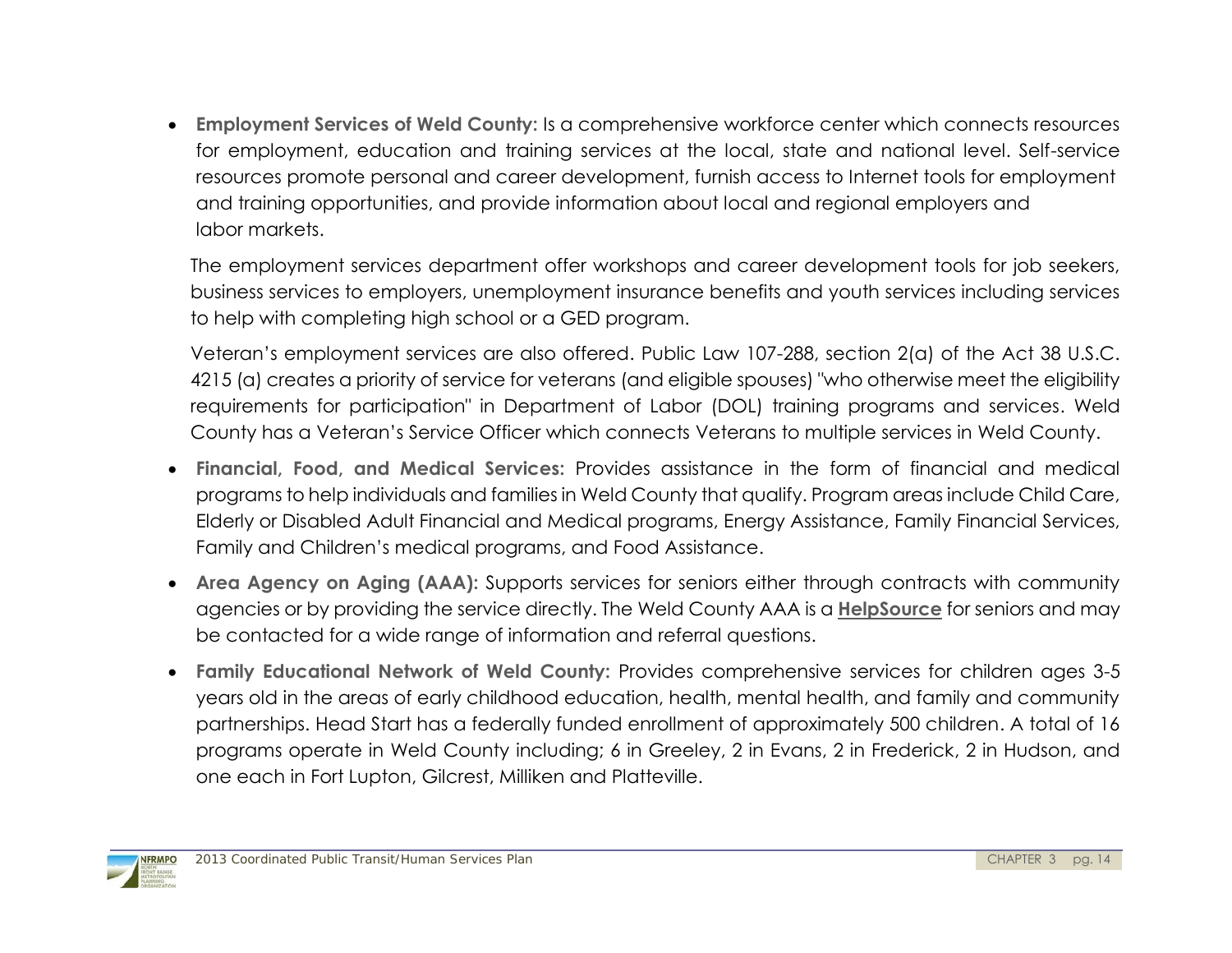During the summer, the Migrant Head Start Program serves infants, toddlers and preschool age children. This program has a federally funded enrollment of approximately 250 children statewide. Both programs encourage the enrollment of children with disabilities and will provide special services.

A key activity of the Human Services Department is serving as the **Single Entry Point** assisting clients in accessing long-term care information, screening, needs, and referral to appropriate long-term care programs and case management services.

The *Weld County Department of Public Health & Environment* also provides key human services, and the purpose of the department is to prevent disease, disability and death, and to promote healthy behaviors by developing health programs which meet the needs of the people of Weld County. The main goals and focus are promoting health and the prevention of disease rather than treatment.

 **Client Health Services:** Has the primary responsibility for programs for which client mobility and access to services is important. This division employs public health nurses, health educators, dietitians, a social worker, and office technicians who function in a variety of health promotion, health protection, and disease prevention roles. Programs provided include immunizations, family planning, communicable disease follow-up, health care program for children with special needs, abstinence education, tobacco prevention, cancer prevention, as well as other programs. *\*All information regarding Weld County Services is derived fro[m www.co.weld.co.us](http://www.co.weld.co.us/)*

 **State** 

Three state-level programs are important in Weld County:

 **Medicaid Transportation Services** NEMT Services are provided to Medicaid eligible individuals who require transportation to a Medicaid funded medical appointment. Weld County is part of the regional/state broker system that works with First Transit and handles all Medicaid transportation for Weld County and other surrounding counties as well.

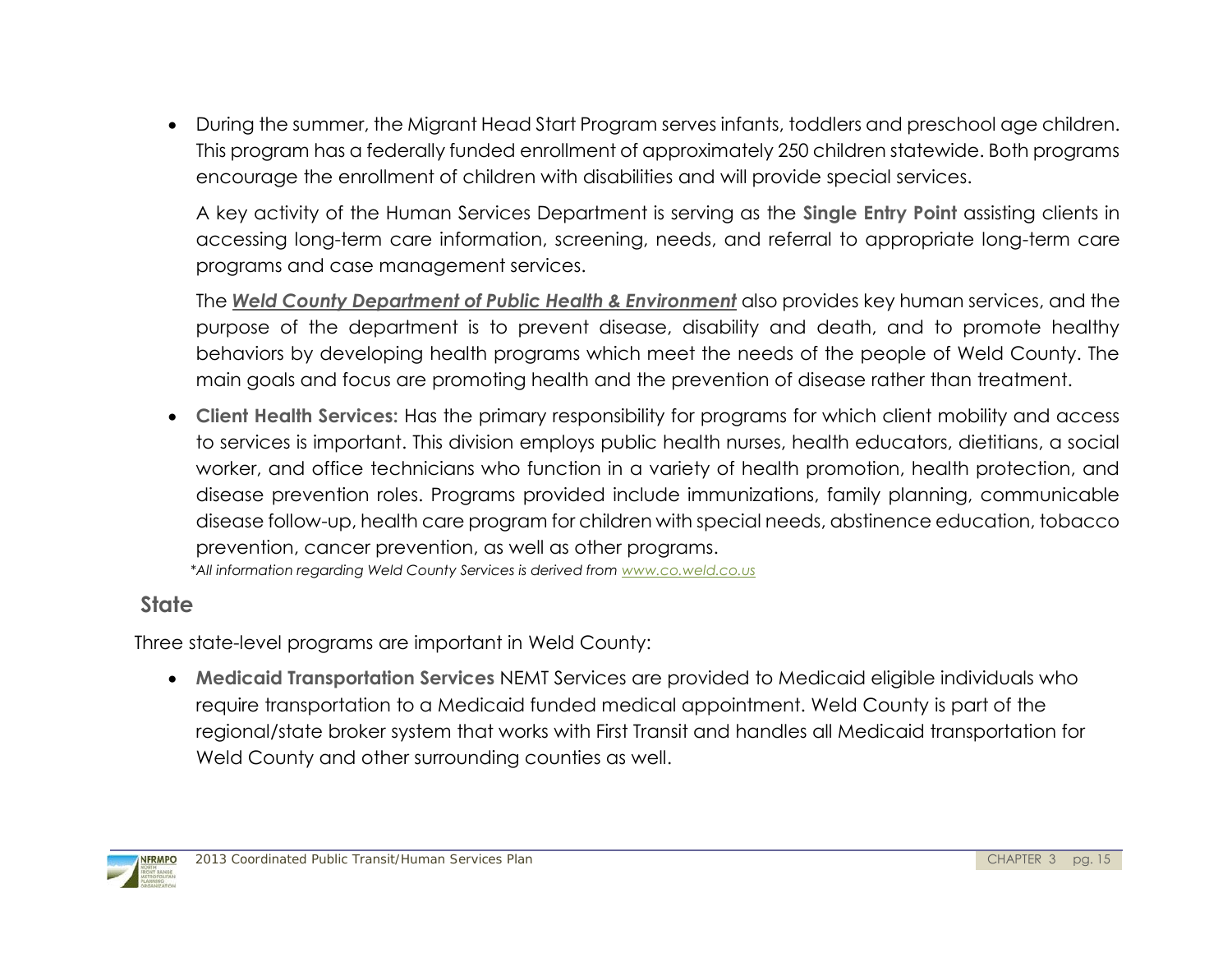- **Vocational Rehabilitation** works closely with Human Services to provide supportive services to help clients attain employment goals. An individual who becomes disabled may need re-training for employment, assistance in obtaining employment, and transportation to and from work.
- **Colorado Department of Transportation Division of Transit and Rail is responsible for funding a variety** of Federal Transit Administration (FTA) programs for both rural and urban areas. CDOT managed programs include the FTA 5310 program for elderly and disabled individuals and the FTA 5311 program for public transit in non-urbanized areas. FTA 5317 New Freedom program funds available for serving people with disabilities have been consolidated with FTA 5310 funds and are requested as part of the FTA 5310 program funding application.

# **Federal**

Many Federal programs work with State and local governments. Two key programs that *do not* are:

 **Veteran's Administration** Veteran's health services are provided through hospitals in Cheyenne and Denver, and through an out-patient clinic in Greeley. Vet Centers and Veteran's Benefit offices also are located in Cheyenne and Denver. The local Veteran's group in Fort Collins provides a shuttle bus to Denver and Cheyenne for individuals needing services that are not available locally; however, a shuttle directly from the Greeley area to Denver and Cheyenne is not currently available.

# **Community Partners**

This section describes the quasi-public and private organizations that are key to the delivery of human services. The identified organizations represent programs and services that are often involved with the provision of human services transportation or serving individuals who often need transportation to access services or employment.

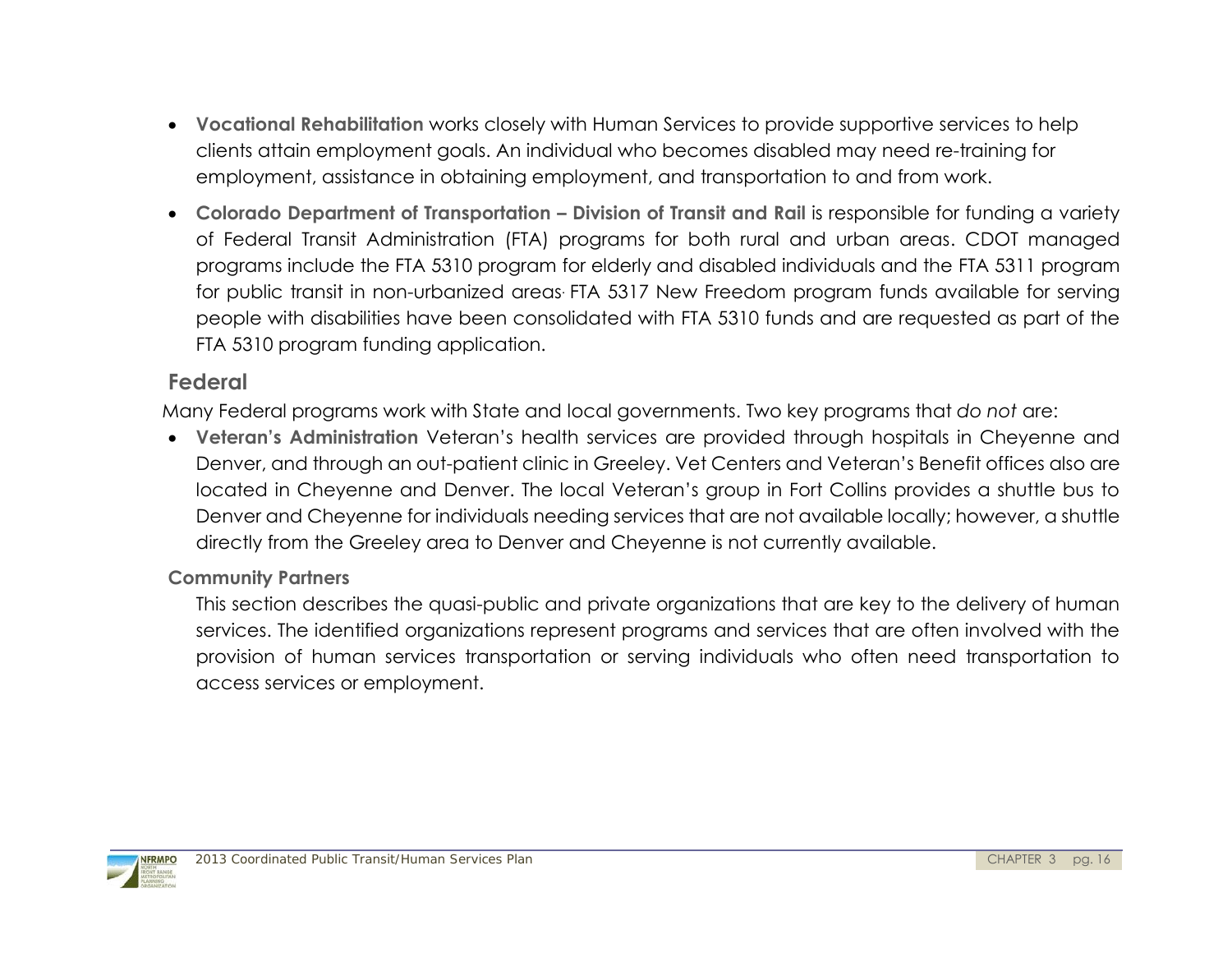**Envision** is the communitycentered board serving Weld County, and is one of the largest human services organizations in the area. Envision provides comprehensive services to individuals with developmental



disabilities, working with a variety of affiliated agencies in providing for their clients. Services include early intervention, children's and family support, adult services, employment and residential services and supported living services. As part of their program, Envision provides extensive transportation services for their clients.

- **North Range Behavioral Health** provides a variety of services for individuals and families experiencing mental illnesses. Services include outpatient treatment, residential programs, transitional housing and supported living. The Frontier House Clubhouse has an active supported employment program, providing multicultural services to support the ethnic population in Weld County. North Range operates its main offices in Greeley and a south county office in Fort Lupton.
- **Connections for Independent Living** provides services to people with disabilities regardless of their age or type of disability. Connections is a certified independent living center that promotes full inclusion and integration of people with disabilities into all levels of society and works towards independence and equality for people with disabilities. Services include individual and systems advocacy, peer support, skills training, information and referral, housing, and employment. Services also include specialized programs for youth, people with multiple sclerosis, seniors with vision loss, people desiring to move out of a nursing facility, and services for the Deaf.
- **Island Grove Regional Treatment Center** offers substance abuse and detoxification services both residential and out-patient - to adults, adolescents and men or women in both Weld and Larimer counties. It also provides approved domestic violence and offender programs. The main program is located in Greeley, and there are additional sites in Fort Lupton, Fort Collins and Loveland.

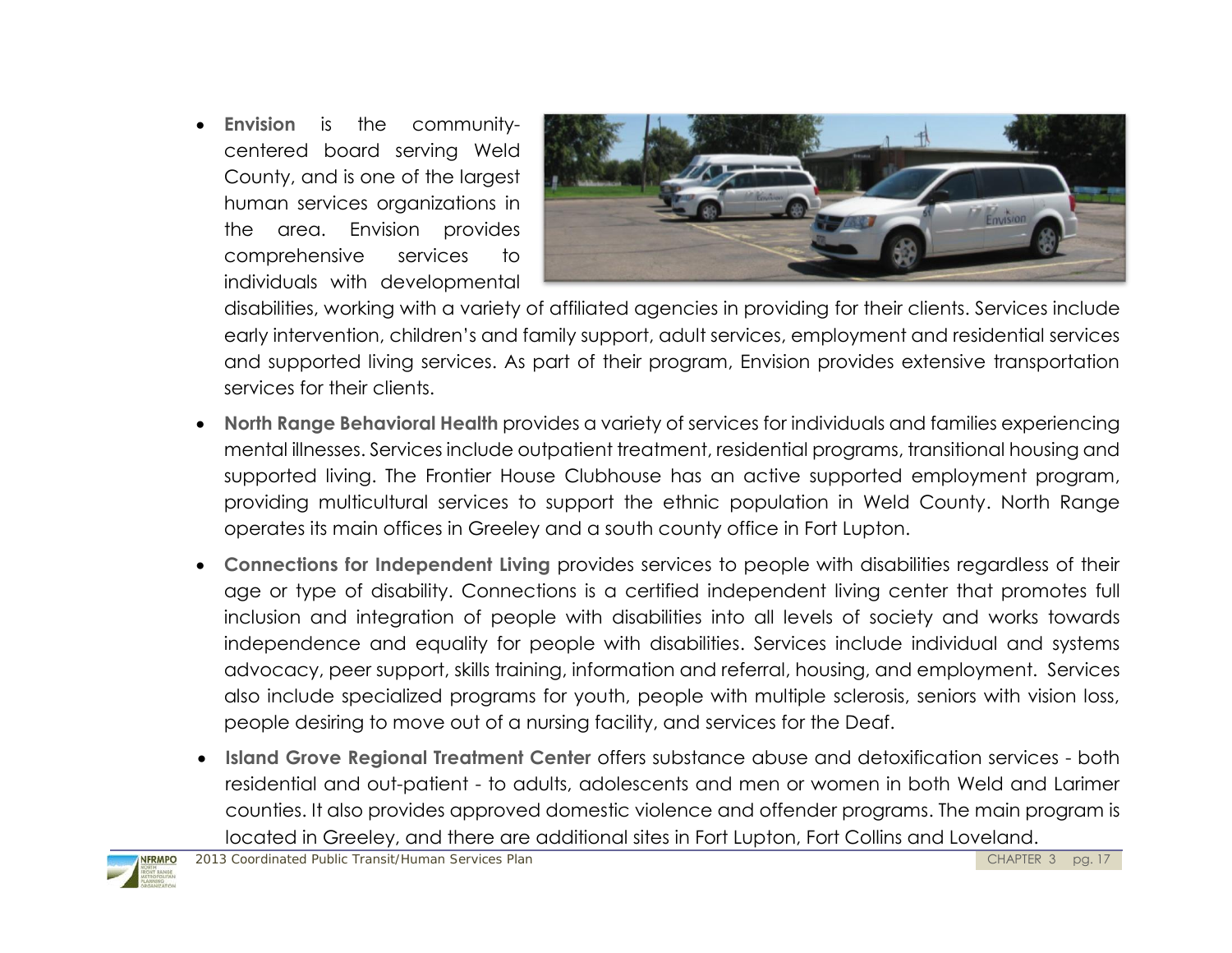- **GCI** offers several programs that focus on the development of nursing home alternatives to achieve a better quality of life for people needing daily health care services. GCI has multiple facilities and offers therapy, housing and a brain injury campus. The programs include the Hope Therapy Center, Stephens Brain Injury Campus, and housing facilities including the Camelot and Hope apartments for people with disabilities. GCI is certified as a Medicare/Medicaid Home Health Agency, Freestanding Out-patient Rehabilitation Clinic, a Specialized Adult Daycare Program and coordinates with many community agencies in providing care to people of disability.
- **Medical and Dialysis Facilities** are centered in Greeley, and have been expanding to the west as Greeley has grown. Northern Colorado Medical Center is located downtown and has a facility on West 10<sup>th</sup> Street and 71<sup>st</sup> Avenue. The FMC Dialysis center is located in Greeley. There are also facilities in neighboring counties which may be closer to Weld County residents living in the southwest or western parts of the county. The new medical facilities in Loveland also serve some Weld County residents.
- **Housing Authorities** are located in Erie, Fort Lupton, Greeley, Johnstown and Windsor. Weld County also operates a county-wide housing authority.
- **Adult Day Care, Assisted Living or Nursing Facilities**  A variety of programs are located in Greeley and throughout the county. The Eldergarden program in Greeley serves the elderly in many small communities in addition to residents of Greeley and Evans.
- **Sunrise Community Health Center** has clinics in Greeley and Evans and offers comprehensive and preventative adult and pediatric medical services, dental care, and pharmacy as well as on-site lab and x-ray services.



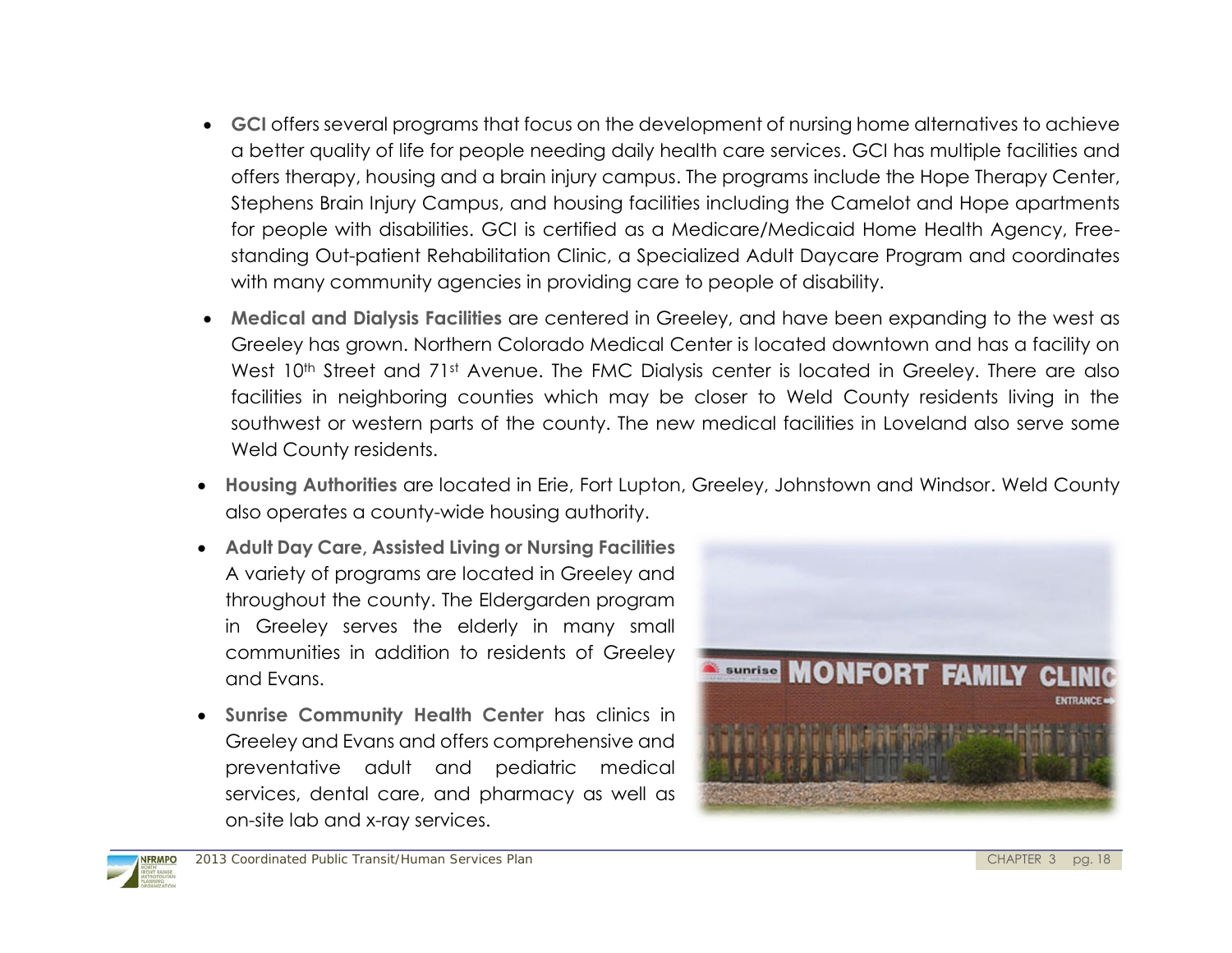Sunrise accepts all patients including clients who are Medicaid and Medicare enrolled, un-insured, and fully **insured**, and offers clients who are at or below 200% of the federal poverty level a sliding fee scale.

The **new** Sunrise Clinic expansion is located off Highway 85 at 2930 11<sup>th</sup> Avenue in Evans, in the old State Farm building.

 **The United Way** supports projects including food services, shelter and housing, medical, employment, family and youth programs, and aid for the elderly and disabled. In Weld County, the United Way facilitates transportation services through their financial support of Human Service agencies that are transportation providers.

They also distribute free bus passes from Greeley-Evans Transit (GET) the areas fixed-route and paratransit provider to individual agencies for their clients.

# **Transit Providers**

# **Greeley-Evans Transit**

The Cities of Greeley and Evans operate this fixed-route service, paratransit services, and evening demandresponse services. Six fixed-routes operate on a modified grid system Monday through Friday from 6:45 a.m. to 6:45 p.m. and from 9:00 a.m.to 5:50 p.m. on Saturdays. It also operates a complementary paratransit service and a demand-response service during evenings and on Sundays.

The Boomerang route serves UNC students and operates only during the fall and spring semesters when the university is in session. The remainder of the system operates year-round.